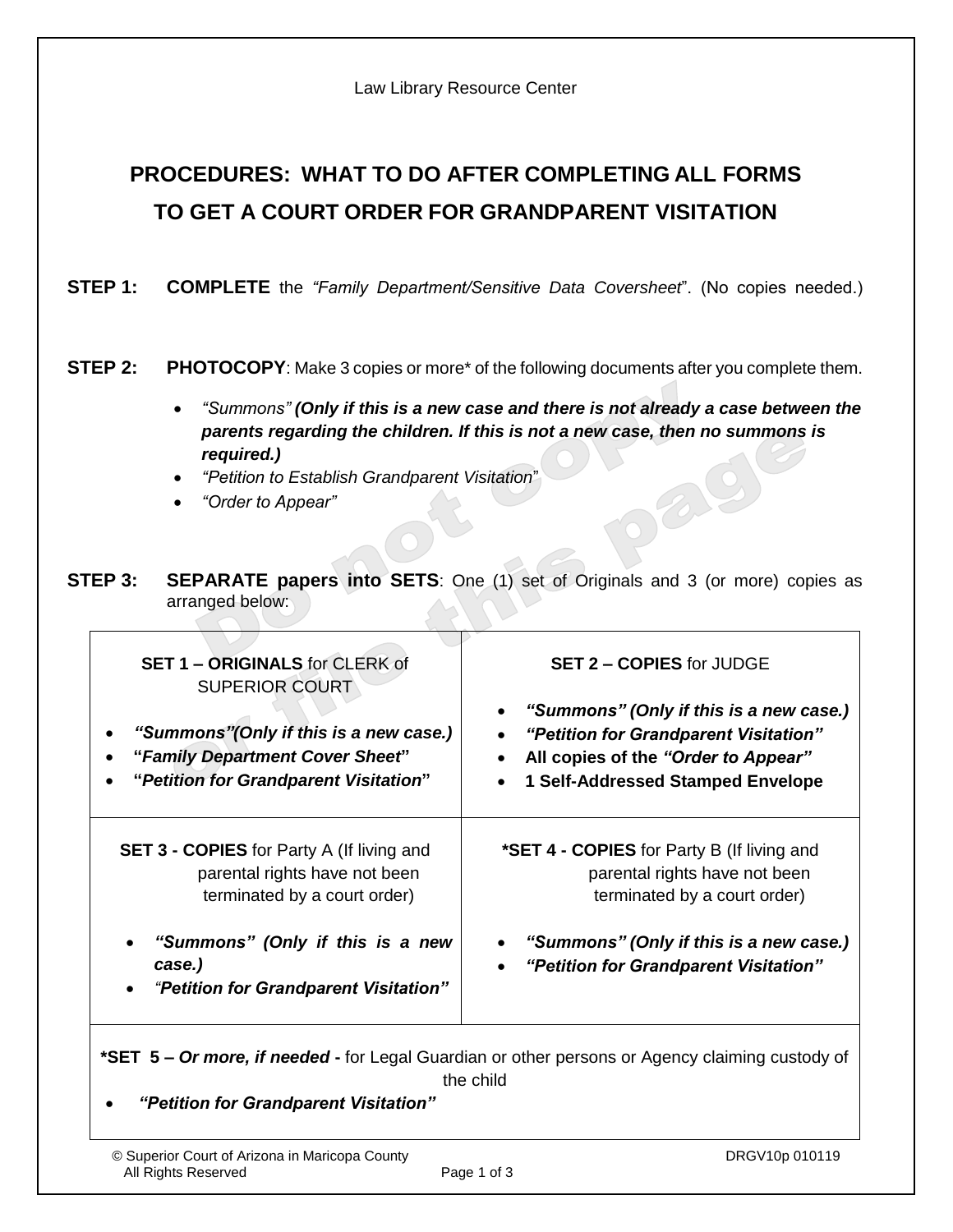**STEP 4: GO** to the Court **and FILE** the papers: You may file your papers at any of the following Superior Court locations. The court is open from 8 a.m. to 5 p.m., Monday through Friday.

### **Central Court Building**

201 West Jefferson, 1st floor Phoenix, Arizona 85003

### **Northwest Court Complex**

14264 West Tierra Buena Lane Surprise, Arizona 85374

### **Southeast Court Complex**

222 East Javelina Avenue, 1st floor Mesa, Arizona 85210

### **Northeast Court Complex**

18380 North 40<sup>th</sup> Street Phoenix, Arizona 85032

GO TO THE CLERK OF SUPERIOR COURT'S FILING COUNTER: Hand over the originals and all sets of copies to the Clerk at the filing counter and pay the filing fee. The Clerk will keep the originals, stamp the extra copies to show that these are copies of papers you have filed with the Court, and return the stamped copies to you. These stamped sets of copies are now called "conformed" copies. You must also pay the filing fee.

**FEES**: A list of current filing fees is available from the Law Library Resource Center and from the Clerk of the Court's website.

If you cannot afford the filing fee and/or the fee for having the papers served by the Sheriff or by publication, you may request a deferral (payment plan) when you file your papers with the Clerk of the Court. Deferral Applications are available at no charge from the Law Library Resource Center.

## **STEP 5: DELIVER A SET OF PAPERS TO THE JUDGE**

*After you have filed your documents* with **the Clerk, go to one of the following administrative offices in order to provide a copy of your stamped Petition, all Orders to Appear and the Self-Addressed Stamped Envelope to the Judicial Officer who will hear your case.**

> **Central Court Building** 201 West Jefferson, 3rd floor Phoenix, Arizona 85003 (To Family Department Administration)

### **Northwest Court Complex**

14264 West Tierra Buena Lane Surprise, Arizona 85374 (To Family Conference Center)

**Southeast Court Complex** 222 East Javelina Avenue, 1st floor Mesa, Arizona 85210 (To Family Department Administration)

**Northeast Court Complex** 18380 North 40<sup>th</sup> Street Phoenix, Arizona 85032 (To Family Conference Center)

© Superior Court of Arizona in Maricopa County DRGV10p 010119 All Rights Reserved Page 2 of 3